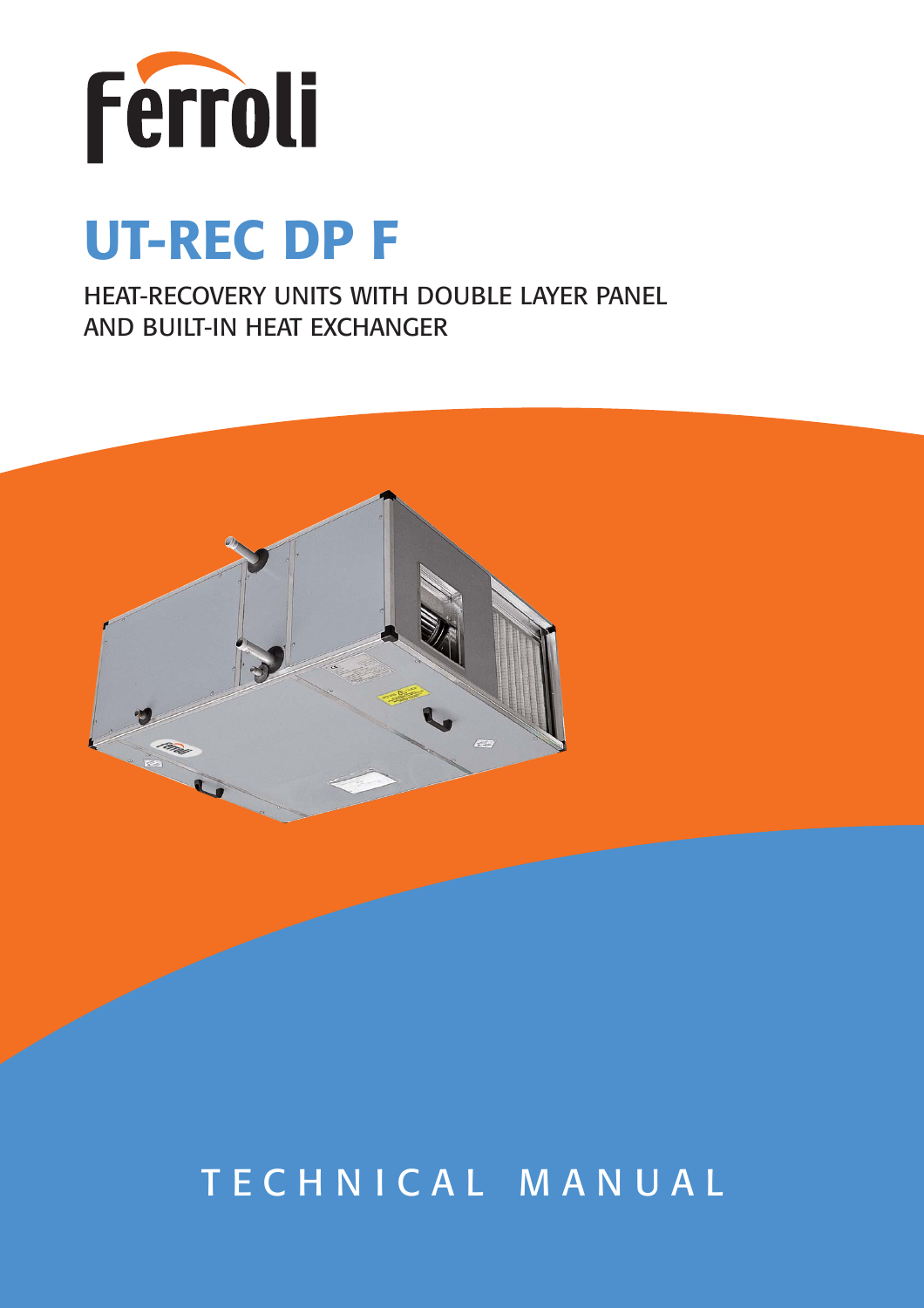## **INTRODUCTION**

**UT-REC DPF** heat recovery units combine maximum ambient comfort with guaranteed energy savings. Existing air-handling and conditioning units require forced ventilation which results in the treated air being expelled, involving high energy consumption and increased costs.

The **UT-REC DP F** series is designed to solve these problems by using a static heat-recovery unit that saves over 50% of the energy which would otherwise be wasted. These units, which can easily be incorporated into conventional systems made up of fan coil, radiators and conditioning units, operate in both winter and summer mode.

The **UT-REC DP F** series includes five models which offer flow rates ranging from 500 m $^3/\mathrm{h}$  to 4000 m $^3/\mathrm{h}$ . The high static pressures generated enable ducting to be installed which allows air to be extracted from or admitted into several rooms. These units are fitted with a four-row exchanger as standard to cool the outside air as it leaves the recovery unit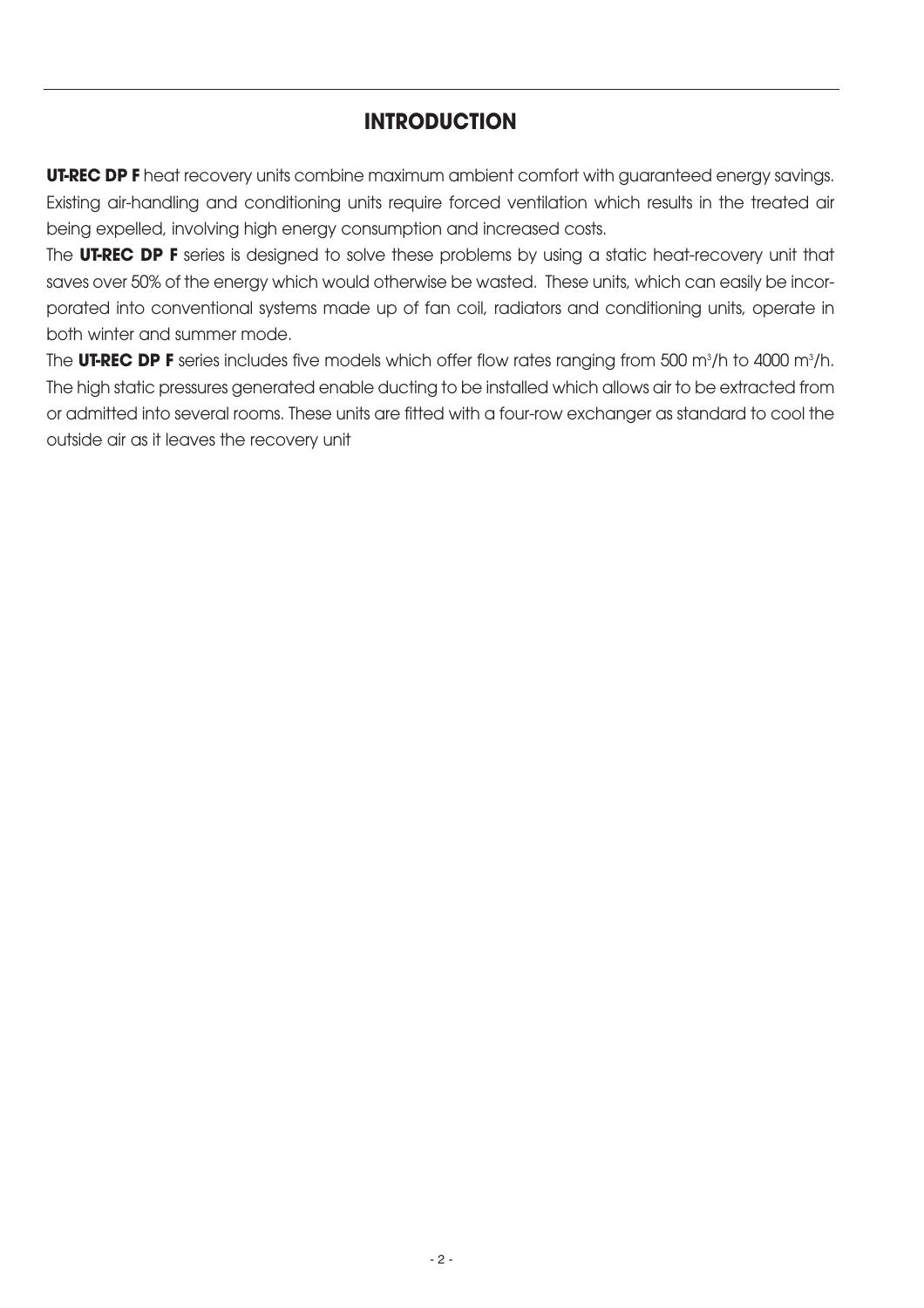## **CONTENTS**

| 1. CONSTRUCTION FEATURES       | page             | 4 |
|--------------------------------|------------------|---|
| 2. TECHNICAL DATA              | w                | 4 |
| 2.1 Fan Technical Data         | w                | 4 |
| 2.2 Capacity Performances      | W                | 5 |
| 2.3 Water-exchanger            | w                | 5 |
| 2.3.1 Conditioning Performance | w                | 5 |
| 2.3.2 Heating Performance      | $\boldsymbol{v}$ | 5 |
| 3. DIMENSIONS                  | л                | 7 |
| 4. POSSIBLE CONFIGURATIONS     | л                | 8 |
| 5. ACCESSORIES AVAILABLE       | w                | 8 |
| 6. AIR FLOW CHARTS             | W                | 9 |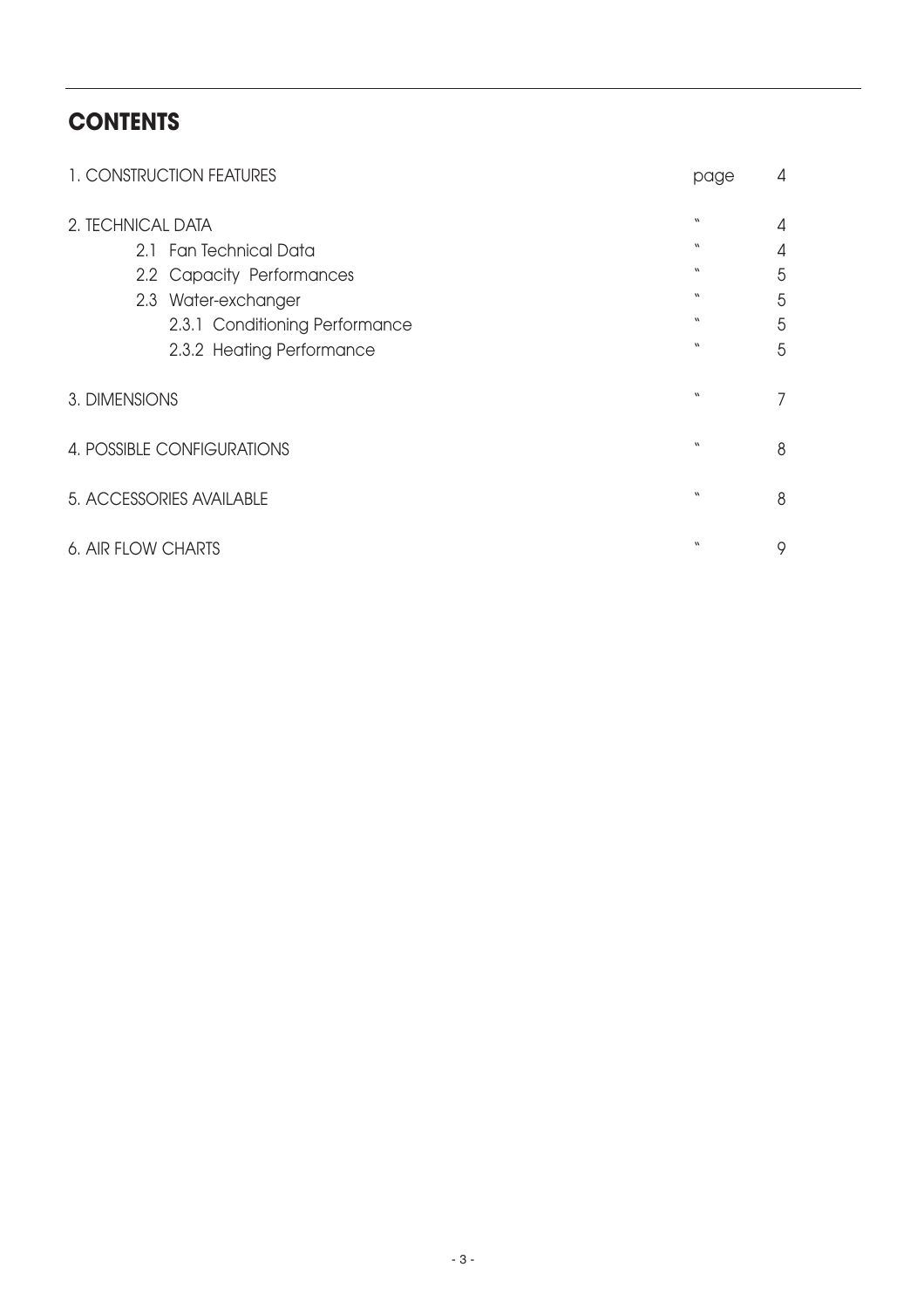## **1. CONSTRUCTION FEATURES OF THE UT-REC DP F UNIT**

STRUCTURE: made of sturdy extruded aluminium sections and double panelling comprising galvanised sheet steel on the inside and pre-painted galvanised sheet steel on the outside with 23 mm-thick hot-injected expanded polyurethane sound- and heat-proofing.

HEAT-RECOVERY UNIT: static aluminium unit recovering the expelled heat which would otherwise be dispersed. High-quality insulation guarantees optimum efficiency.

CONDENSATE TRAY: made of sheet steel and positioned underneath the recovery unit in order to collect the condensate during summertime operation.

AIR FILTER: made of corrugated filtering cells, the filtering medium comprising Class G4 polyester fibres (weighted eff. 90.1%), with a metal frame and electro-welded mesh container that can be easily extracted from the side.

FAN MOTOR: this direct drive unit has a three-speed fan/motor unit with built-in thermal protection and a permanently-connected condenser, having an impeller that is both statically and dynamically balanced to cut vibration and noise to a minimum.

HEAT EXCHANGER: made of copper pipes arranged in staggered rows to increase heat exchange and aluminium fins secured by the mechanical expansion of the pipes, with four rows for airconditioning and heating.

## **2. TECHNICAL DATA**

### **2.1 FAN TECHNICAL DATA**

| <b>UT-REC DP F</b>         |         | 005      | 01       | 02       | 03           | 04           |
|----------------------------|---------|----------|----------|----------|--------------|--------------|
| Air flow                   | $m^3/h$ | 500      | 1000     | 2000     | 3000         | 4000         |
| Available static pressure* | Pa      | 125      | 167      | 148      | 220          | 127          |
| Weight                     | kg      | 118      | 140      | 172      | 252          | 328          |
| Available shaft power      | W       | 45x2     | 184x2    | 350x2    | 550x2        | 1100x2       |
| Poles                      | No.     | 4        | 4        | 4        | 4            | 6            |
| Maximum current input      | A       | 0,74x2   | 1,9x2    | 3,0x2    | 5,9x2        | 7,8x2        |
| Fan speeds                 | No.     | 3        | 3        | 3        | 3            |              |
| International protection   |         | IP 32    | IP 55    | IP 44    | <b>IP 20</b> | <b>IP 20</b> |
| Insulation class           |         | B        | F        | F        |              | B            |
| Power supply               | V/ph/Hz | 230/1/50 | 230/1/50 | 230/1/50 | 230/1/50     | 230/1/50     |
| Noise level                | dB(A)   | 56,2     | 59,6     | 63,0     | 64,8         | 69           |

\*Available static pressure in the system, in relation to the nominal air-flow rate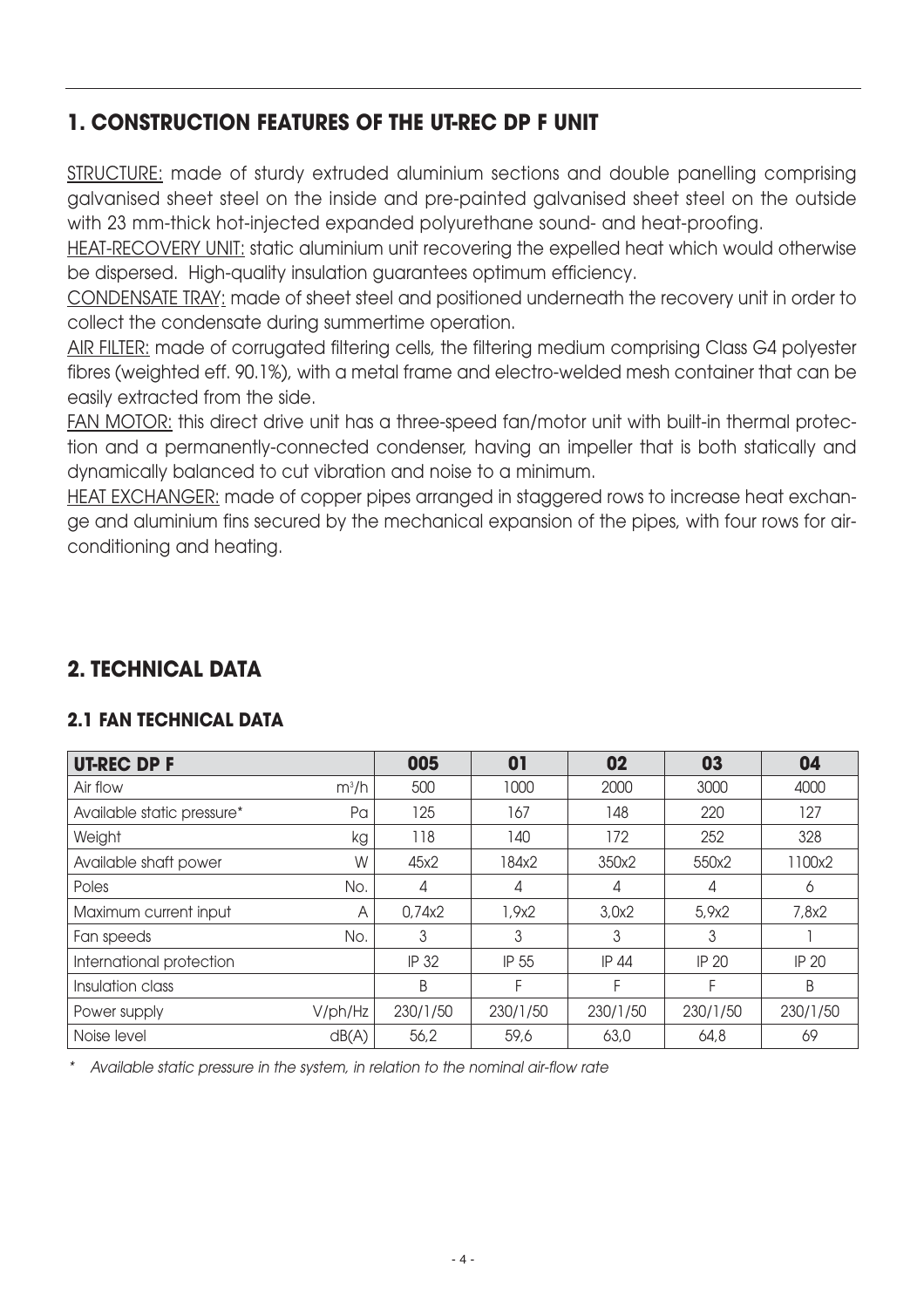#### **2.2 CAPACITY PERFORMANCES**

| <b>UT-REC DP F</b>                            | 005  | 01   | 02   | 03   | 04   |
|-----------------------------------------------|------|------|------|------|------|
| %<br>Efficiency                               | 43   | 48,5 | 45,2 | 48,9 | 49,5 |
| Capacity **<br>kW                             | 0,6  | 1,3  | 2,5  | 4,0  | 5,4  |
| $\rm ^{\circ}C$<br>Return air outlet temp. ** | 31,6 | 31,1 | 31,4 | 31,1 | 31,0 |
| %<br>Outlet relative humidity                 | 55   | 55   | 55   | 56   | 55   |
| Capacity ***<br>kW                            | 0,3  | 0,7  | 1,2  | 2,0  | 2,7  |
| $\rm ^{\circ}C$<br>Return air outlet temp.*** | 30,3 | 30,1 | 30,2 | 30,0 | 30,0 |
| %<br>Outlet relative humidity                 | 55   | 55   | 55   | 56   | 55   |

\*\* Recovery from cold values based on the following conditions: outside air T=35ºC, RH 40%, ambient air T=27ºC, RH 48%; nominal air flow rate

\*\*\* Recovery from cold values based on the following conditions: outside air T=32ºC, RH 50%, ambient air T=28ºC, RH 50%; nominal air flow rate

#### **2.3 WATER EXCHANGER**

#### **2.3.1 Conditioning Performance**

| <b>UT-REC DP F</b>                   |              | 005  | 01   | 02   | 03   | 04   |
|--------------------------------------|--------------|------|------|------|------|------|
| Rows                                 | No.          |      | 4    |      | 4    | 4    |
| Cooling cap. with water at 7°/12°C*  | kW           | 4,8  | 6,5  | 15,0 | 20,0 | 29,2 |
| Air outlet temperature*              | $^{\circ}$ C | 14,9 | 19,2 | 18,5 | 19,2 | 18,3 |
| Cooling cap. with water at 7°/12°C** | kW           | 4,8  | 6,5  | 15,0 | 20.0 | 29,2 |
| Air outlet temperature**             | $^{\circ}$ C | 14,9 | 19.2 | 18,5 | 19.2 | 18,3 |
| Air side pressure drop               | Pa           | 31   | 74   |      | 88   | 71   |
| Water side pressure drop             | kPa          |      | 11,4 | 22,2 | 23,4 | 8,2  |

\* Values measured with air entering the exchanger in recovery-unit outlet temperature conditions, assuming: - outside air being conditioned T=35ºC, RH 40%, inside air T=27ºC, RH 48% ; nominal air flow rate

\*\*Values measured with air entering the exchanger:

- T=30ºC, RH 55%; nominal air flow rate

#### **2.3.2 Heating Performance**

| <b>UT-REC DP F</b>                             | 005  | 01   | 02   | 03   | 04   |
|------------------------------------------------|------|------|------|------|------|
| No.<br>Rows                                    |      | 4    |      |      |      |
| Heating cap. with water at 45°/40°C*** kW      | 4.7  | 7,8  | 16,7 | 23,0 | 25,9 |
| $^{\circ}$ C<br>Air outlet temperature***      | 35,1 | 31.4 | 31,8 | 31,1 | 27,9 |
| kW l<br>Heating cap. with water at 50°/30°C*** | 3,6  | 6,0  | 13,7 | 18,5 | 24,4 |
| $^{\circ}$ C<br>Air outlet temperature***      | 28,7 | 26,0 | 27,5 | 26,8 | 26,8 |
| Pα<br>Air side pressure drop                   | 31   | 74   |      | 88   | 71   |

\*\*\* Values measured with air entering the exchanger in recovery-unit outlet temperature conditions, assuming: - outside air being heated T=-5ºC, inside air T=20º; nominal air flow rate

**N.B.** - To ensure that the unit operates correctly when heating, the maximum permissible water delivery temperature is T=50ºC. We therefore recommend connection to a condensation boiler. If the unit is connected to a conventional boiler, a three-way valve must be used so that the system's delivery temperature can be adjusted.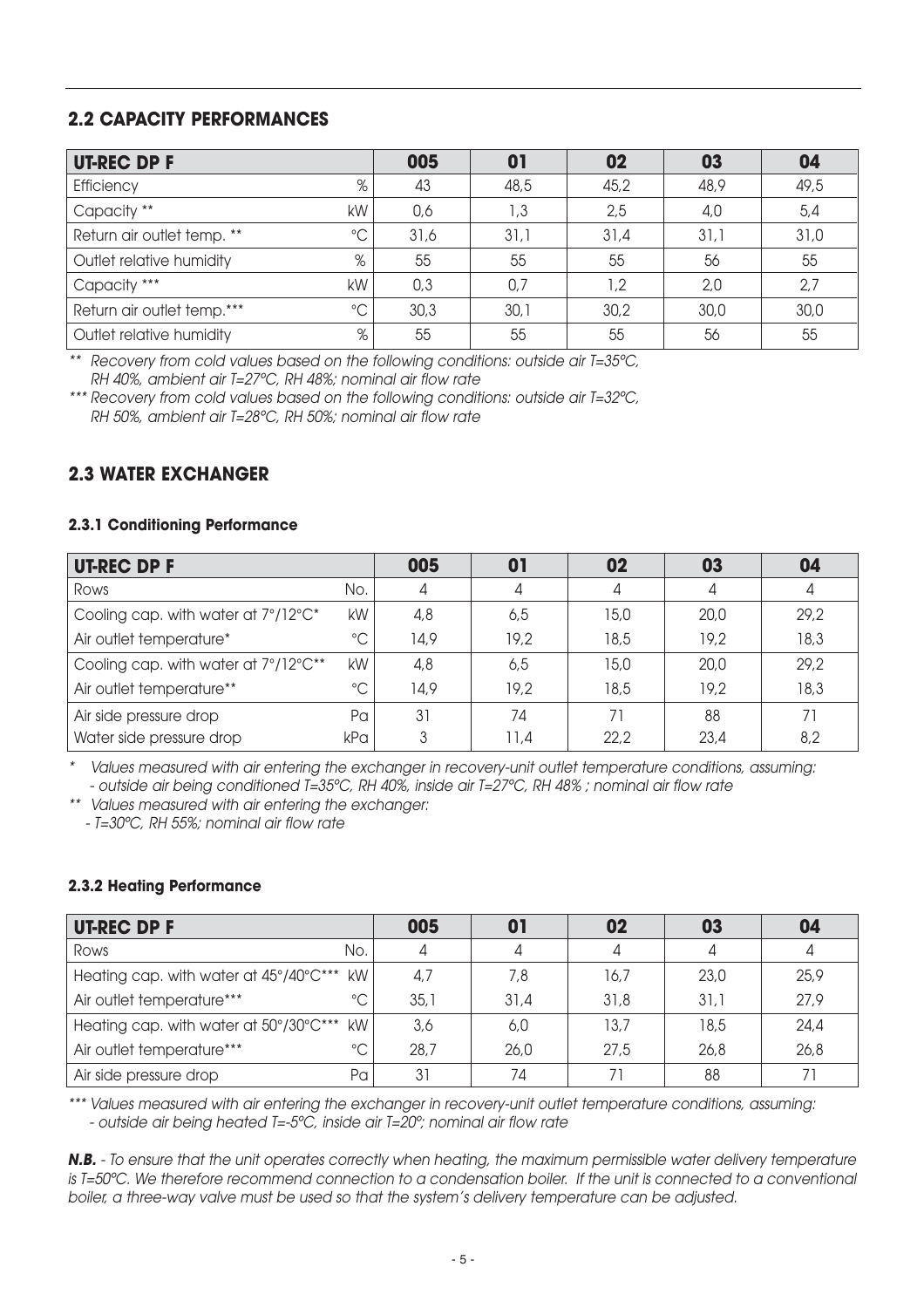## **3. DIMENSIONS**



| <b>UT-REC DP F</b> |   |    | 005  | 01   | 02   | 03   | 04   |
|--------------------|---|----|------|------|------|------|------|
| <b>Dimensions</b>  | А | mm | 1290 | 1540 | 1540 | 1790 | 2040 |
|                    | в | mm | 1040 | 1040 | 1400 | 1790 | 2040 |
|                    | C | mm | 400  | 500  | 500  | 600  | 650  |
|                    | D | mm | 135  | 205  | 265  | 295  | 395  |
|                    |   | mm | 225  | 235  | 235  | 265  | 341  |
|                    |   | mm | 320  | 420  | 420  | 520  | 570  |
|                    | G | mm | 380  | 380  | 380  | 640  | 640  |

#### ARRANGEMENT (H)

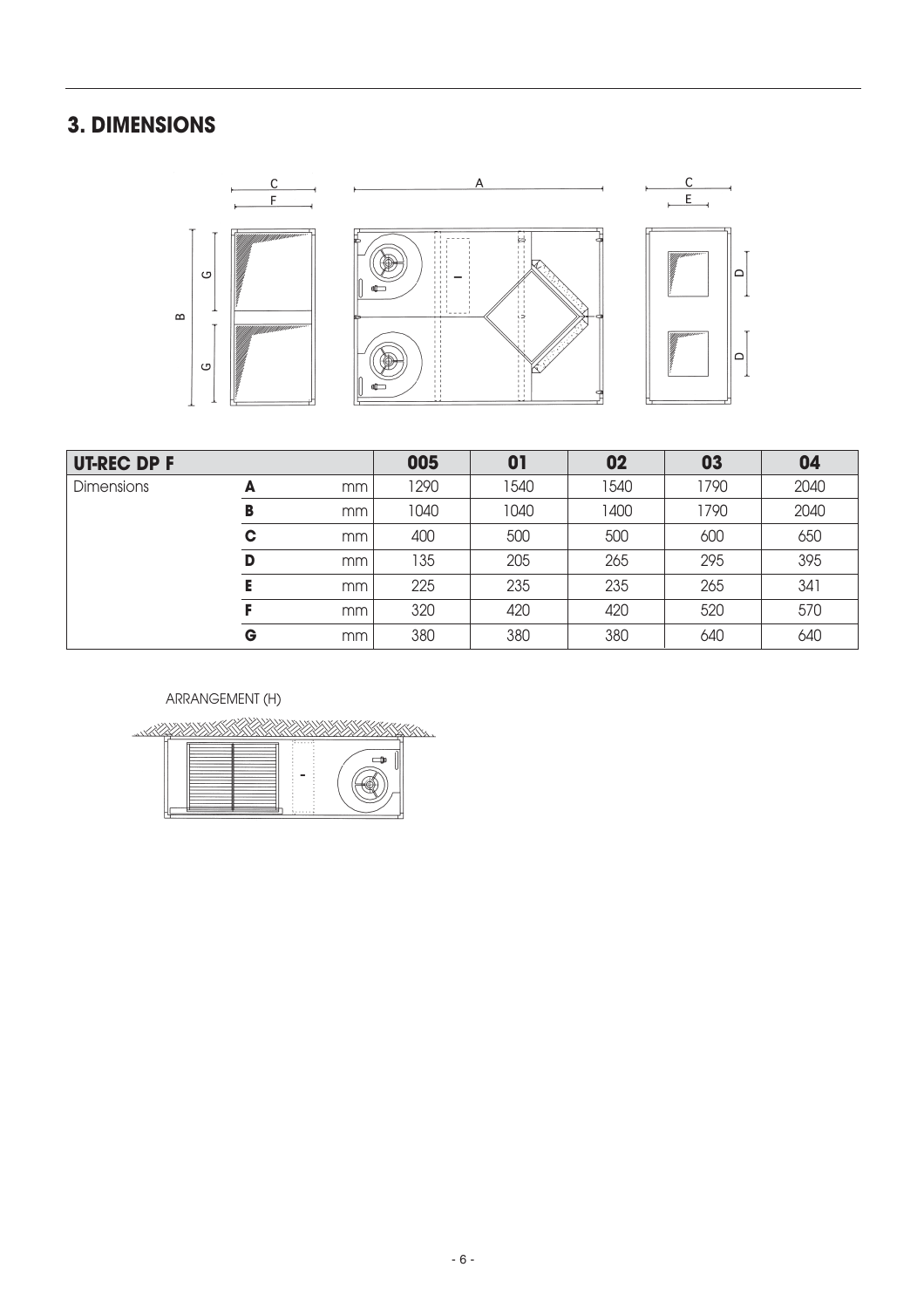## **4. POSSIBLE CONFIGURATIONS**



## **5. ACCESSORIES AVAILABLE**

- Safety micro-switch on the inspection door (**MS**)
- Three speed switch (**CP**)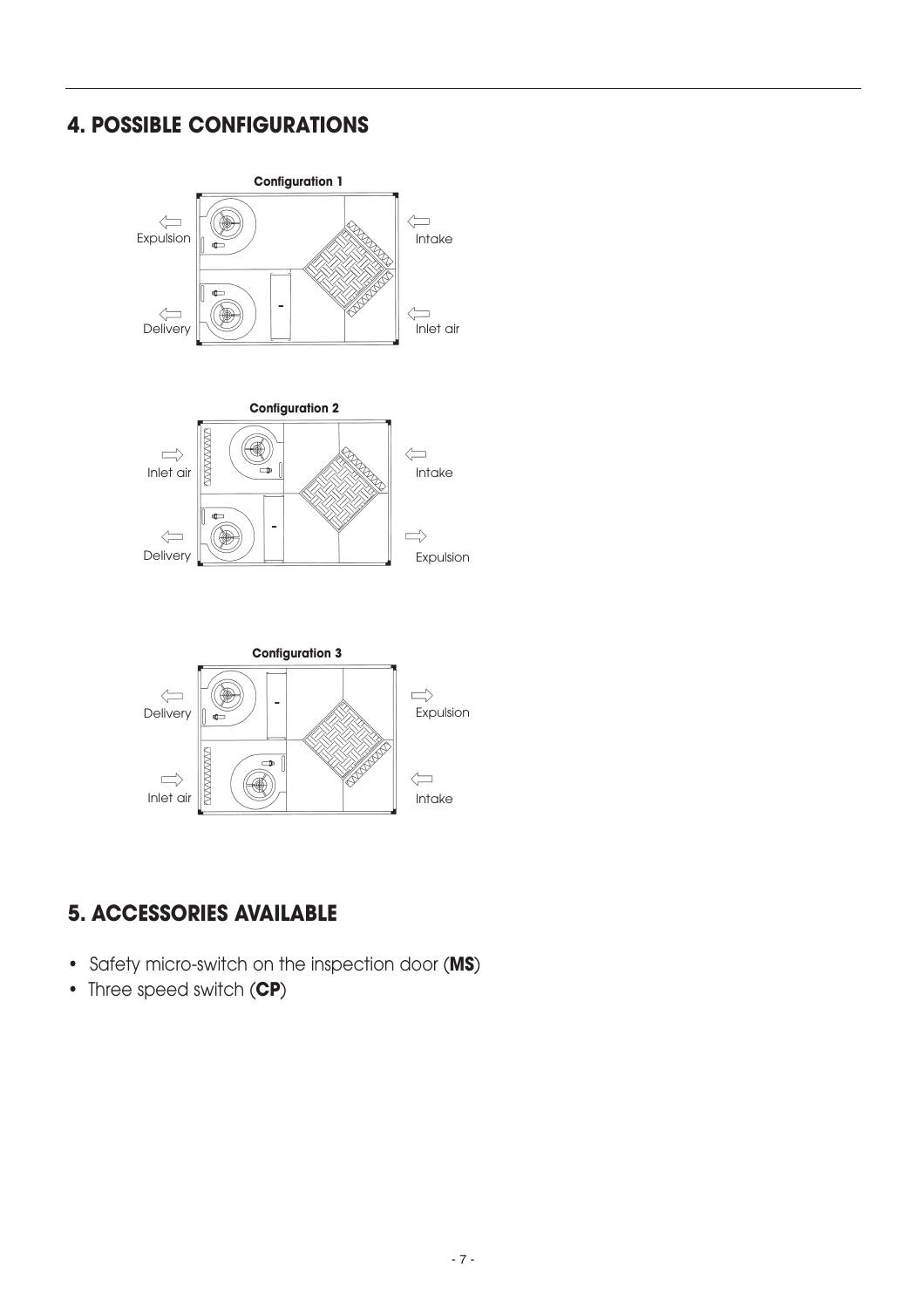## **6. AIR FLOW CHARTS**

#### **UT-REC DP F 005**



#### **UT-REC DP F 01**

HIGH SPEED MEDIUM SPEED LOW SPEED

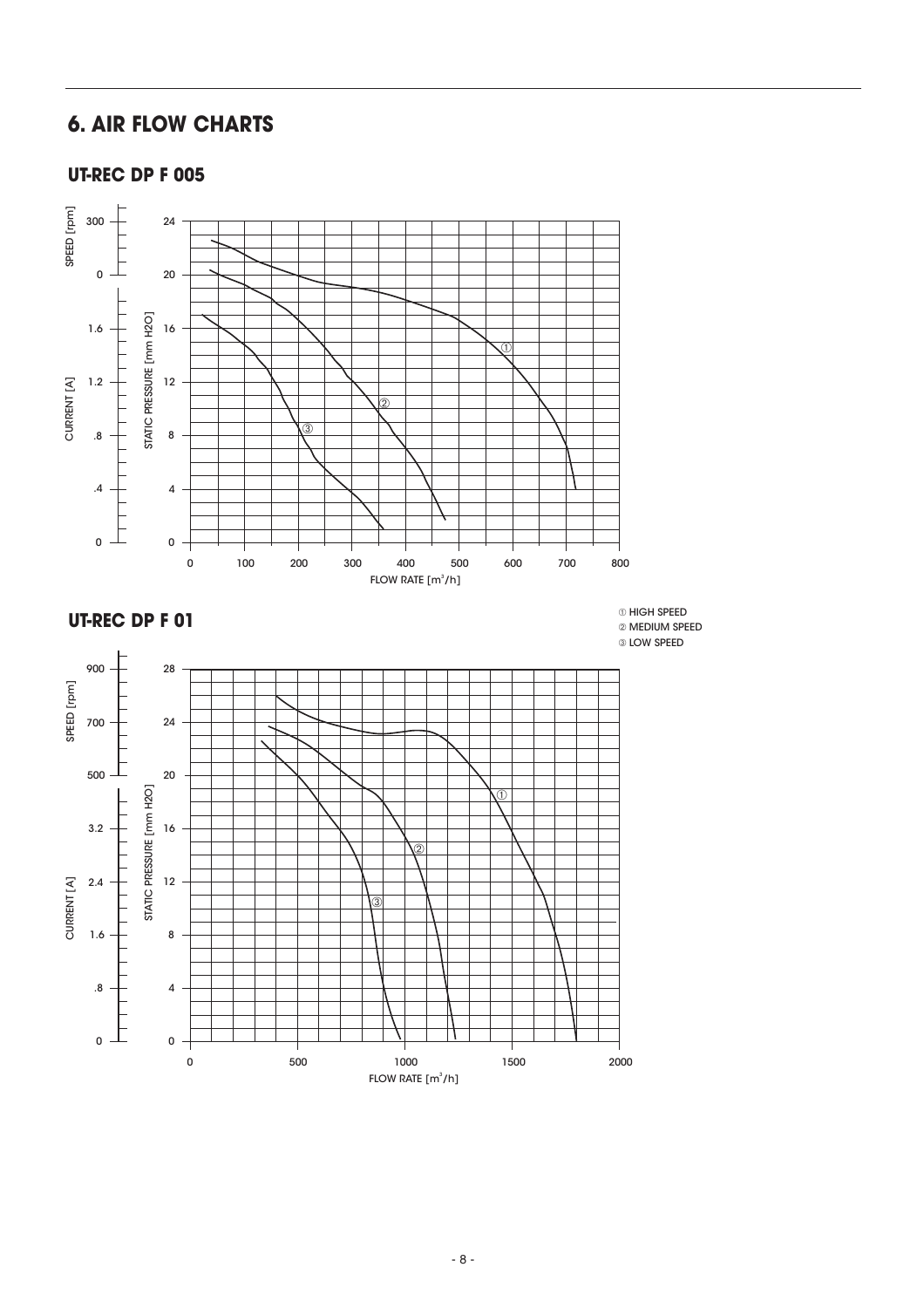

### **UT-REC DP F 02**

- 9 -

FLOW RATE  $[m^3/h]$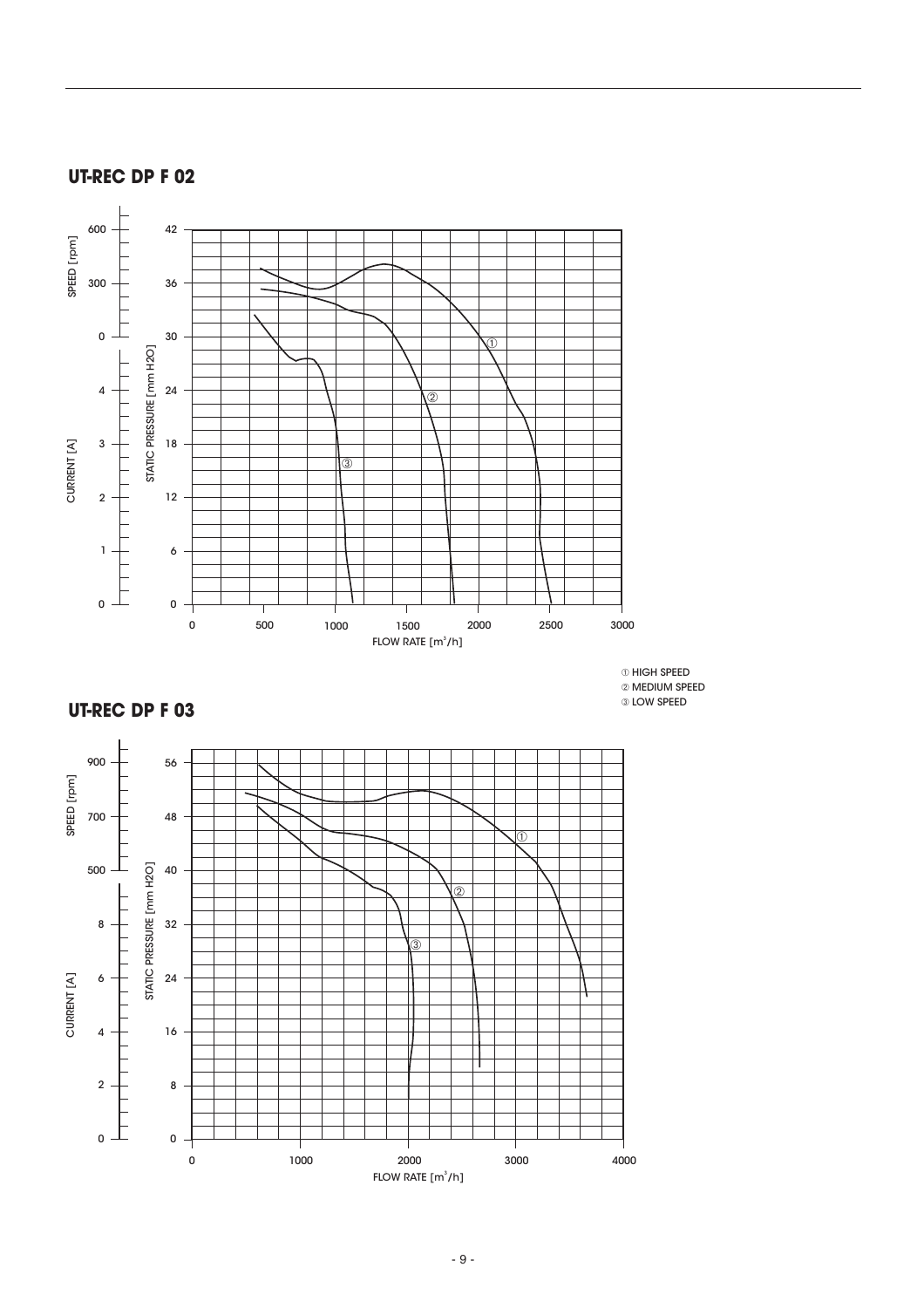#### **UT-REC DP F 04**



240 V